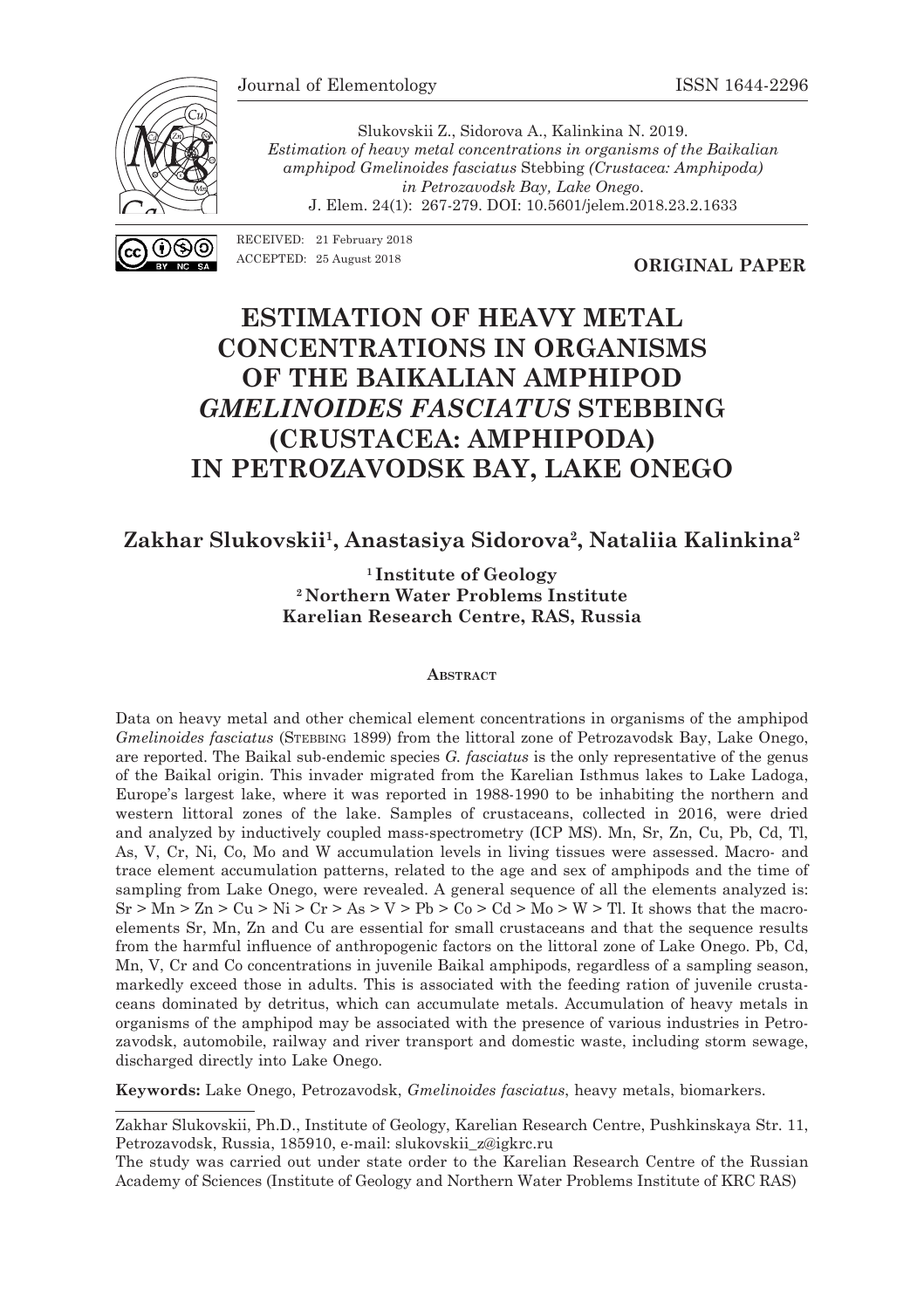#### **INTRODUCTION**

Lake Onego is Europe's second largest freshwater body, which is of economic, recreational, social and cultural significance (*Ladoga and Onego*… 2010, Filatov et al. 2016). About 80% of Lake Onego is in the Republic of Karelia. Petrozavodsk, Karelia's largest city with a population of about 270 000, is located on the west shore of Lake Onego, near Petrozavodsk Bay, one of the most heavily polluted lake areas adversely affected by urbanization. The main constituent anthropogenic factors in this case are various industries, automobile, railway and river transport and domestic waste, including storm sewage, discharged directly into Lake Onego (Kalinkina et al. 2013). Many of these sources of pollution deliver petroleum products and heavy metals (HM) to the aquatic environment (BELKINA 2006, SABYLINA et al. 2010). This deleterious impact on Lake Onego's ecosystem is a matter of concern among specialists, governmental bodies and the public.

In the past few years, heavy metals and their accumulation in living organisms as biomarkers of the state of the natural environment, including water bodies, have been attracting increasing attention (SZAREK-GWIAZDA, Amirowicz 2006, Komulainen, Morozov 2007, Golovanova 2008, Moiseenko, Gashev 2012, Rainbow et al. 2012, Tao et al. 2012, Amoozadeh et al. 2014, Jenyo-Oni, Oladele 2016, Zhang et al. 2016). Therefore, assessment of the biogeochemical aspects of the human-induced pollution of Lake Onego should be part of its environmental monitoring. The littoral zone is the most vulnerable part of any water body, let alone of a large lake like Lake Onego. Hence, it is communities of living organisms in the littoral zone that respond most distinctly to changes in the water environment evoked by external factors. Earlier studies (SIDOROVA et al. 2012, KALINKINA et al. 2013) showed that the alien species *Gmelinoides fasciatus* (Stebbing 1899) (Crustacea: Amphipoda), occurring in the near-shore zone of Lake Onego, is a good target of ecological and toxicological studies conducted to assess the effect of various pollutants discharged from the watershed area into the lake. Furthermore, it is noted that amphipods contribute greatly to the accumulation of HMs, particularly essential (Fe, Zn, Cu) and non-essential (Pb, Cd, Hg) elements recognized as the most hazardous environmental pollutants (Nassiri et al. 2000, Ugoni et al. 2004).

Thus, the goal of the present paper is to assess heavy metal accumulation levels in organisms of the Baikalian amphipod *G. fasciatus* from Petrozavodsk Bay of Lake Onego.

The Baikal sub-endemic species *G. fasciatus* is the only representative of the genus of the Baikal origin. Until the early 1960s, its distribution area had been restricted to the basins of several Siberian rivers such as the Angara, Barguzin, Irtysh, Lena, Pyasina, Tunguska, Selenga and Yenisey (Berezina 2007, Berezina, Petryashev 2012). In the 1960-1970s, aquatic invertebrates were introduced to increase food supplies for the fish (Panov,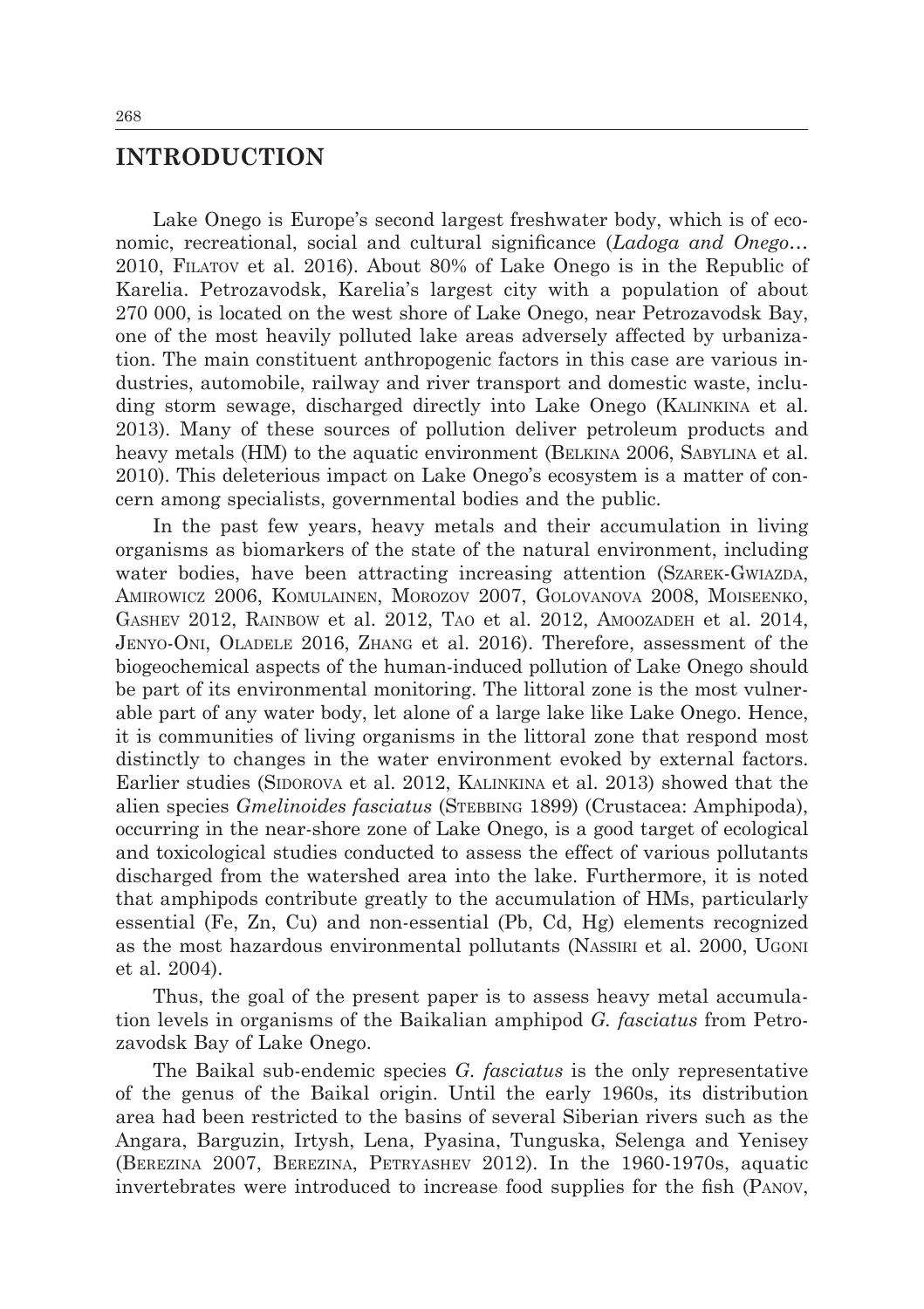Berezina 2002). This invader migrated from the Karelian Isthmus lakes to Lake Ladoga, Europe's largest lake, where it was reported in 1988-1990 to be inhabiting the northern and western littoral zones of the lake (Panov 1996). It did not take long for the Baikal amphipod to spread to the west over hundreds of kilometers along the River Neva (the Neva River estuary, Gulf of Finland, Baltic Sea) and to the east along the River Svir (Lake Onego).

The study of benthic fauna in Lake Onego was launched in the late 18th century. The alien species *G. fasciatus* had not been registered until the 2000s (Ryabinkin, Poljakova 2008). In 2001, the small crustacean was reported to have been found in western Lake Onego (Berezina, Panov 2002). Monitoring, conducted in the past few years, has shown that *G. fasciatus* has actually invaded the entire littoral zone of the lake. The amphipod *G. fasciatus* is a medium-sized benthic crustacean. Sexually mature females in Lake Onego vary in body length from 3.4 to 11 mm, while males show a maximum body length of  $15 \text{ mm}$  (SIDOROVA, BELICHEVA 2017). Being an omnivorous species, the small crustacean *G. fasciatus can survive and reproduce even under impoverished trophic conditions.* The amphipod *G. fasciatus* belongs to the opportunistic ecological category or r-strategist: it has a short time for reproduction of one generation, fast growth and maturation, high resistance to environmental factors (including eutrophication and some pollutants), high genetic variability, and a wide food spectrum (Berezina 2007), increasing food supplies for the fish (BEREZINA, STRELNIKOV 2010, LOBANOVA et al. 2017).

### **MATERIALS AND METHODS**

Material for the study was provided by macrozoobenthos samples collected in 2016 in the sandy, open-type, slime bottom littoral zone with *Phragmítes austrális* reedbed at one station in Petrozavodsk Bay during two surveys (29 June and 19 July) – Figure 1. It is a monitoring station, where observations of the life cycle characteristics (number, biomass, size and weight characteristics and sex composition of the population) of *G. fasciatus* have been carried out since 2005 (KALINKINA et al. 2013, SIDOROVA, BELICHEVA 2017). Macrozoobenthos sampling and identification were conducted according to the standard methods (ISO 10870:2012). Benthos samples were taken with a plastic tube over the working area  $0.07 \text{ m}^2$  at a depth of 0.4 m, where the abundance of amphipods was the highest (SIDOROVA, BELICHEVA 2017). The organisms were weighed in the wet form at an accuracy of 0.0001 g, using analytical laboratory scales. The organisms were identified taxonomically using an identification guide (BARNARD, BARNARD 1983). In the laboratory, each specimen *G. fasciatus* was measured under a binocular microscope using an eyepiece micrometer with 0.1 mm precision, weighed, and its sex was determined by the presence or absence of oostegites. The total body length was measured as the distance from the rostrum to the base of the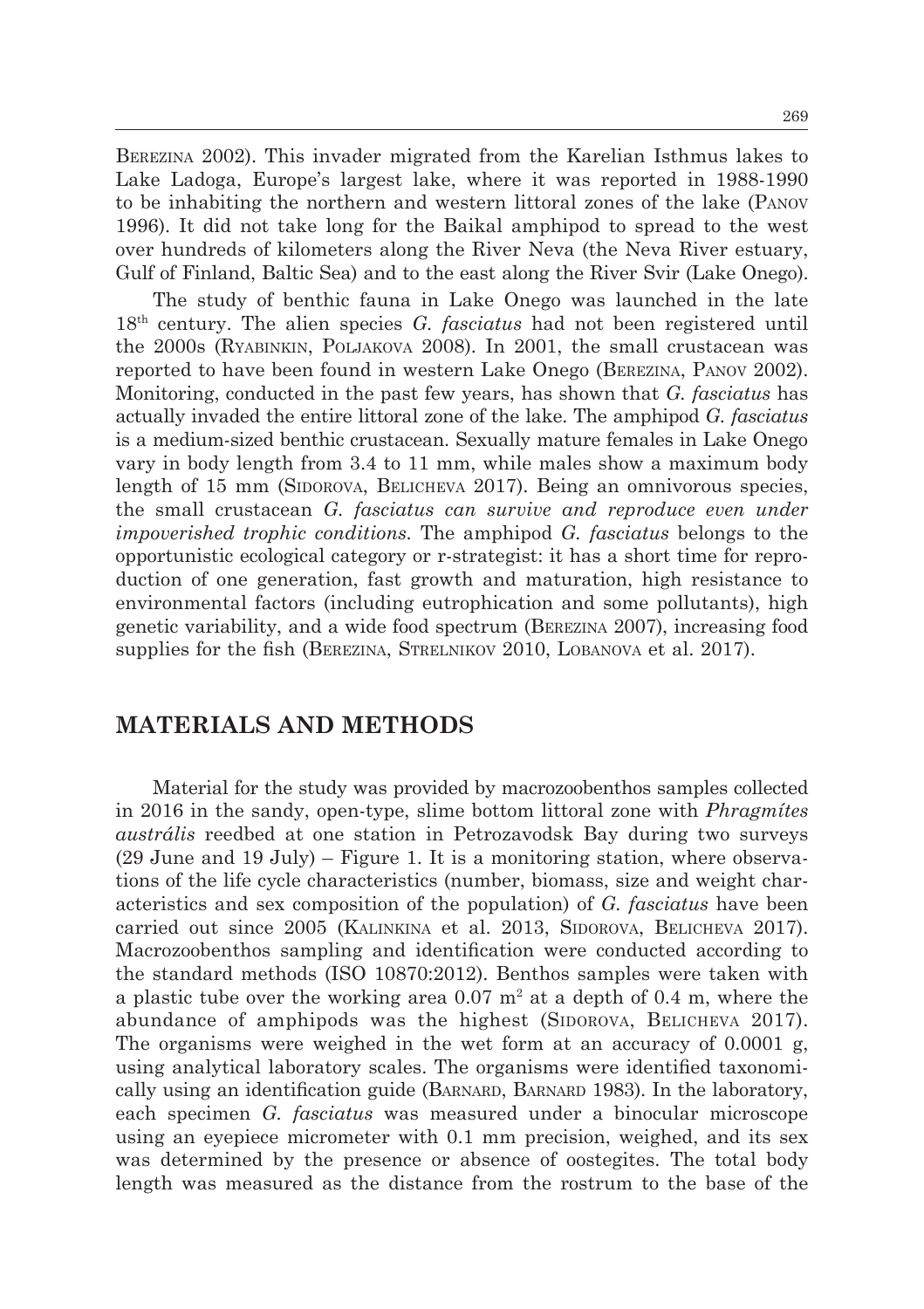

Fig. 1. Sketch map of the study area

telson. Females, males and juveniles with a body length of up to 3 mm were selected and dried separately. A total of six samples were examined. Each contained about several hundred specimens of *G. fasciatus*, confirming that the samples are highly representative and the element concentration values are not accidental.

Dried samples of hydrobiological material were decomposed by acid autopsy with an acid mixture in an open system. The method for preparing the samples for chemical analysis was described in SLUKOVSKII, POLYAKOVA (2017). Mn, Sr, Zn, Cu, Pb, Cd, Tl, As, V, Cr, Ni, Co, Mo and W concentrations in the amphipod organism were estimated using the mass-spectral method on a ХSeries-2 ICP-MS («ThermoScientific») instrument at the Analytical Centre of the Institute of Geology, KarRC, RAS, Petrozavodsk. The results were processed statistically by calculating the median, standard deviation of the median, minimum and maximum values and variation coefficients of sample values. MS Excel 2016 and Inkscape 0.48.4 software were used to illustrate the results in diagrams.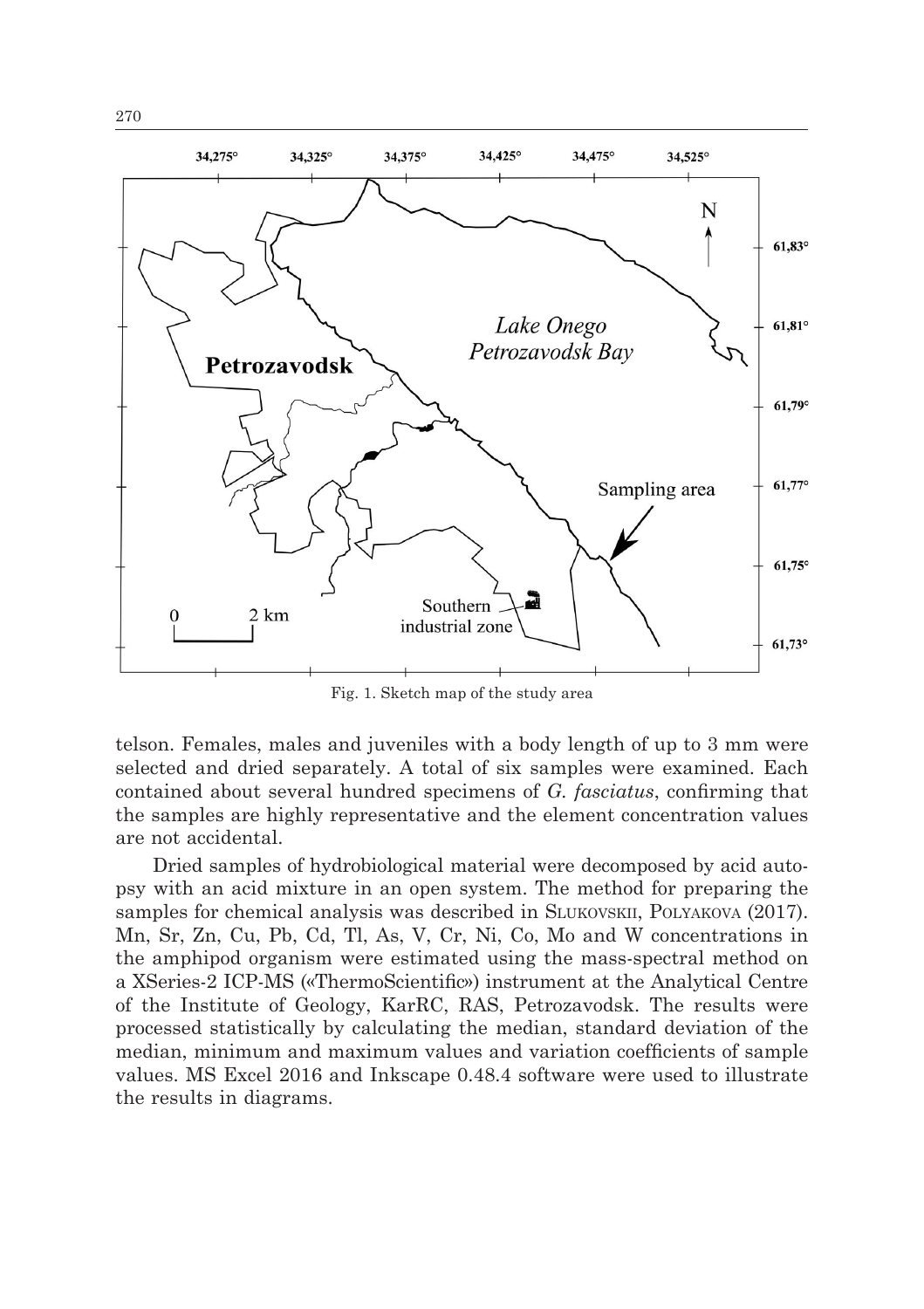## **RESULTS AND DISCUSSION**

All the above chemical elements, except for As in a June 2016 sample, were found in amphipod samples from Petrozavodsk Bay of Lake Onego. Maximum median values were obtained for four essential elements (Sr, Mn, Zn, Cu) and minimum values were achieved for trace elements (Mo, W, Tl), as seen in Table 1 and in Figures 2, 3 and 4. The total geochemical sequence of all the elements analyzed is:  $Sr > Mn > Zn > Cu > Ni > Cr > As > V > Pb$  $>$  Co  $>$  Cd  $>$  Mo  $>$  W  $>$  Tl. However, the sequence is conditional, because it has been found that the concentrations of the above elements, mostly heavy and other metals, vary from volume  $6\%$  (Ni and Co) to  $80\%$  (V) – Table 1, last column. These variations depend directly on such parameters as the age and sex of the amphipods and sampling season (June or July).

In accordance with the ecological classification, all the above elements belong to hazard classes 1, 2 and 3. The accumulation of these heavy metals and metalloids is associated with the human impact on Petrozavodsk Bay of Lake Onego (Sabylina et al. 2010). It has been noted, in particular, that the bay is considerably affected by the discharge of wastewater and storm sewage, containing various pollutants, which are later accumulated in the bottom sediments inhabited by amphipods (SIDOROVA et al. 2012). Furthermore, the water environment of Petrozavodsk may be enriched with heavy Table 1

| Element        | Me    | $\mathbf{S}_\text{Me}$ | $\mathbf{x}_{\text{max}}$ | $X_{min}$ | V(%)  |
|----------------|-------|------------------------|---------------------------|-----------|-------|
| Sr             | 284.0 | 50.00                  | 339.0                     | 243.0     | 17.60 |
| Mn             | 109.0 | 36.00                  | 281.0                     | 65.00     | 33.10 |
| Zn             | 96.20 | 14.30                  | 129.3                     | 85.40     | 14.90 |
| Cu             | 27.60 | 7.800                  | 44.80                     | 22.10     | 28.30 |
| Ni             | 10.60 | 0.700                  | 16.00                     | 9.900     | 6.100 |
| $_{\rm Cr}$    | 2.580 | 0.280                  | 11.60                     | 2.240     | 11.00 |
| As             | 1.690 | 0.340                  | 1.960                     | 1.380     | 20.40 |
| V              | 0.970 | 0.780                  | 3.970                     | 0.890     | 80.60 |
| P <sub>b</sub> | 0.820 | 0.100                  | 3.700                     | 0.730     | 12.20 |
| Co             | 0.390 | 0.020                  | 1.140                     | 0.370     | 6.000 |
| C <sub>d</sub> | 0.340 | 0.100                  | 0.980                     | 0.260     | 31.10 |
| Mo             | 0.280 | 0.050                  | 0.390                     | 0.200     | 17.20 |
| W              | 0.130 | 0.020                  | 0.250                     | 0.110     | 15.40 |
| Tl             | 0.080 | 0.010                  | 0.130                     | 0.050     | 16.20 |

Chemical element concentrations in organisms of amphipods from Petrozavodsk Bay of Lake Onego (mg kg-1)

Me – median,  $S_{Me}$  – standard deviation of the sampling median,  $x_{max}$  and  $x_{min}$  – maximum and minimum values, V – variation coefficient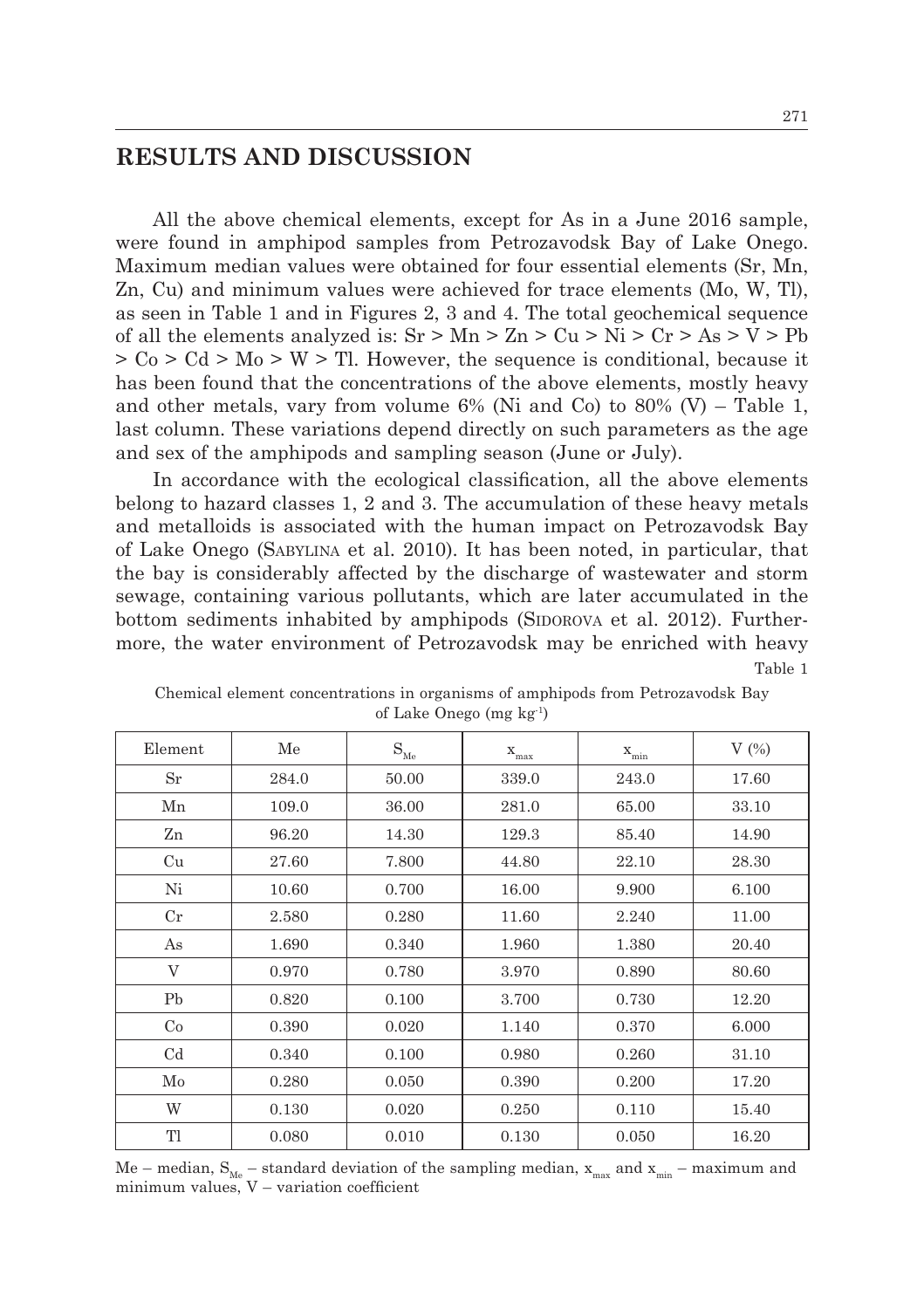

*Gmelinoides fasciatus* from Lake Onego in 2016

metals from the city, because the soil cover and bottom sediments in the small lakes in Petrozavodsk are known to contain elevated concentrations of these pollutants (Novikov 2014, Slukovskii 2015, Krutskikh et al. 2016, Slukovskii et al. 2017). Anomalous Pb, Ni, Cu and As concentrations were revealed in the soil in the southern part of the city near the study area in the littoral zone of Lake Onego (*Climatic…* 2013, Novikov 2014). The anomalies are associated with the southern industrial zone of the city (Figure 1), where several companies are situated. Also, these anomalies are associated with the automobile and railway transport and with natural factors (mainly responsible for As) (*Climatic...* 2013, SLUKOVSKII, MEDVEDEV 2015). It should be noted that the highest median Ni value, in comparison with the other heavy metals, in the organism of *G. fasciatus* is presumably due to the elevated Ni concentration in the soil of the sampling area located near a railway used for transportation of cargo from the Petrozavodsk Oil Storage (Novikov 2014). Elevated Pb and Cu concentrations in the upper layers of the bottom sediments from Lake Chetyrekhverstnoye, located 2 km from the littoral area of Lake Onego submitted to this study, also indicate poor ecological and geochemical conditions in the southern part of Petrozavodsk (Slukovskii, Medvedev 2015).

Another factor to be taken into account is the effect exerted on Petrozavodsk Bay of Lake Onego by the runoff from the Shuya River watershed, where Pb, Mn, As, Sn concentrations in bottom sediments exceed background values (Shelekhova, Krutskikh 2013). These two authors have also revealed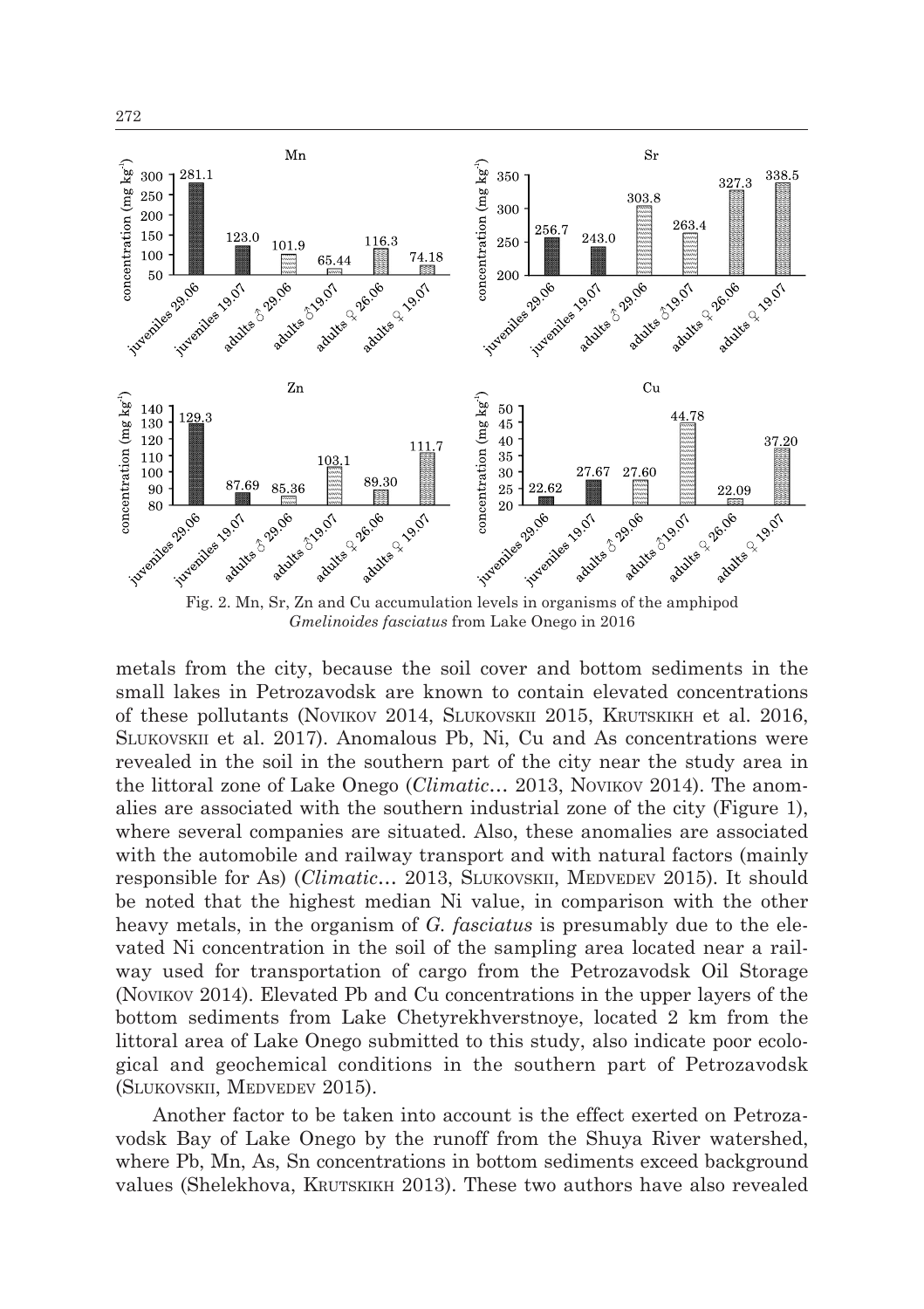

Fig. 3. V, Cr, Ni, Co, Mo and W accumulation levels in organisms of the amphipod *Gmelinoides fasciatus* from Lake Onego in 2016

the negative effect of metals on the diatom flora of bottom sediments in the River Shuya due to the toxic pollutants studied. Elevated Ni, Cu, Cd and Zn concentrations in the surface layers of bottom sediments and organisms in Petrozavodsk Bay of Lake Onego provide evidence for the migration of heavy metals and other pollutants from the watershed area into Petrozavodsk Bay of Lake Onego (Belkina et al. 2016).

With respect to essential elements (Figure 2), Sr accumulates more actively in adult amphipods. The highest Sr concentrations were reported from small female crustaceans. Another metal, Cu, behaves in a similar manner, but its accumulation depends also on a sampling season because the Cu concentration in June samples is lower than in July samples. Zn concentrations in adult crustaceans, like Cu concentrations, are higher in July samples. However, the Zn concentration in juvenile amphipods from Lake Onego is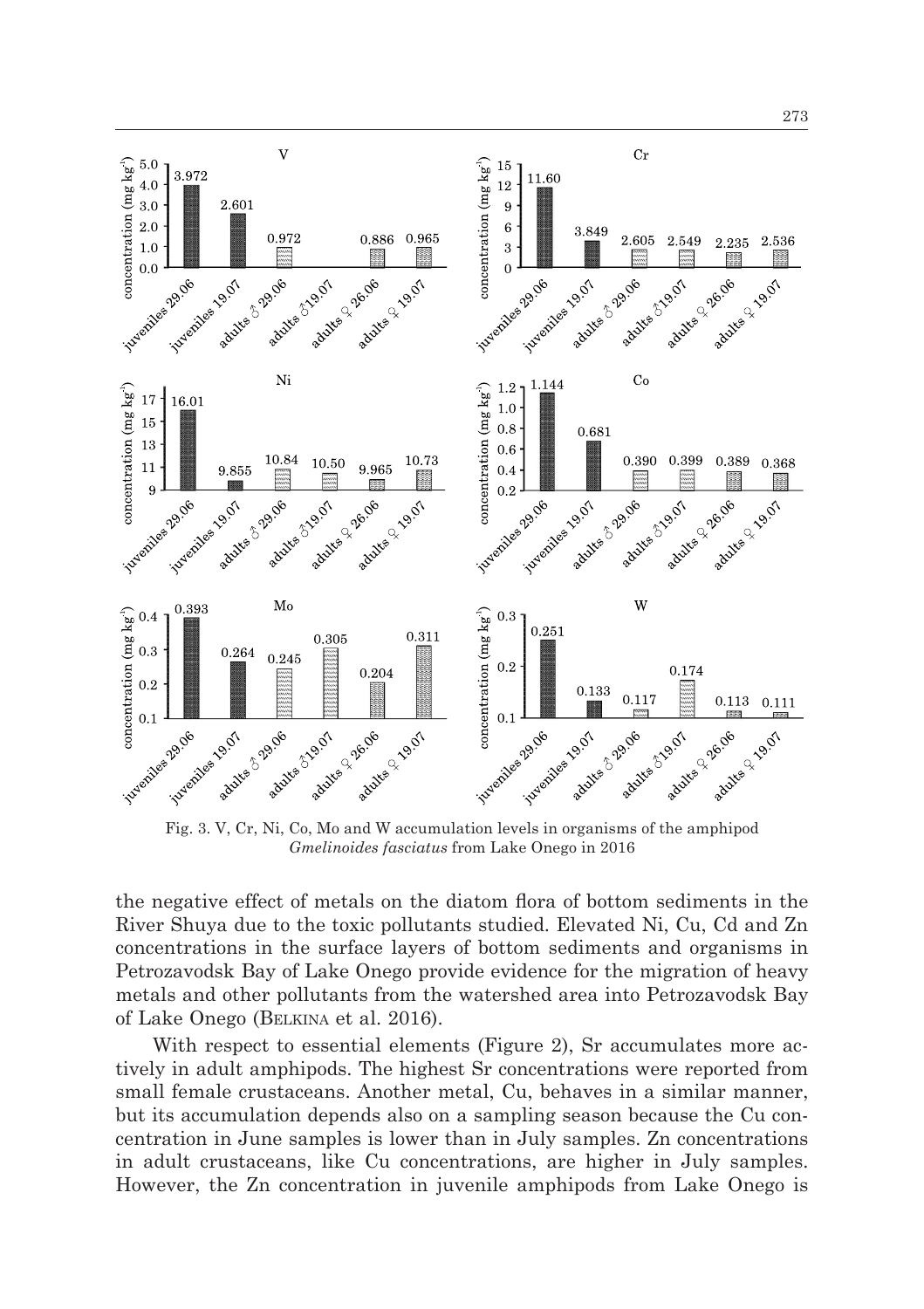

Fig. 4. Pb, Cd, Tl and As accumulation levels in organisms of the amphipod *Gmelinoides fasciatus* from Lake Onego in 2016

higher in June samples. Mn accumulates in a similar fashion in juvenile *G. fasciatus*; this trend persists for Mn in adult amphipods. Essential element concentrations in all the samples analyzed vary from 15% (Zn) to 33% (Mn). Mn accumulates more actively in small juvenile crustaceans, while Zn behaves so to a lesser extent.

Almost all trace elements, such as the toxic metals Pb and Cd, accumulate most actively in juvenile Onego amphipods (Figures 3 and 4). This trend is less clearly displayed in Mo, Tl and As concentrations in small crustaceans. In the case of Mo, this could be due to the essential contribution of this trace element to the vital activity of aquatic biota. In the case of Tl and As, this probably could be due to the long removal of these carcinogenic elements from the organism of *G. fasciatus*.

The trace element accumulation trend, described for juveniles, is most probably closely associated with the feeding of amphipods, because the feeding spectrum of juvenile amphipods is known to be dominated by plant food and detritus (Panov, Berezina 2002, Panov 1996, Berezina 2007). Detritus in an aquatic environment readily accumulates heavy metals (OSTROUMOV 2011). Numerous studies of bottom sediments from water bodies also show that organic matter is closely associated with heavy metals, forming strong chemical compounds (Dauvalter 2003). Large-sized crustaceans have a more extensive diet: they often eat animal food such as small crustaceans, rotifers, oligochaetes and insect larvae. In the absence of animal food in experiments, crustaceans can eat their own juveniles, water sowbugs and small mayfly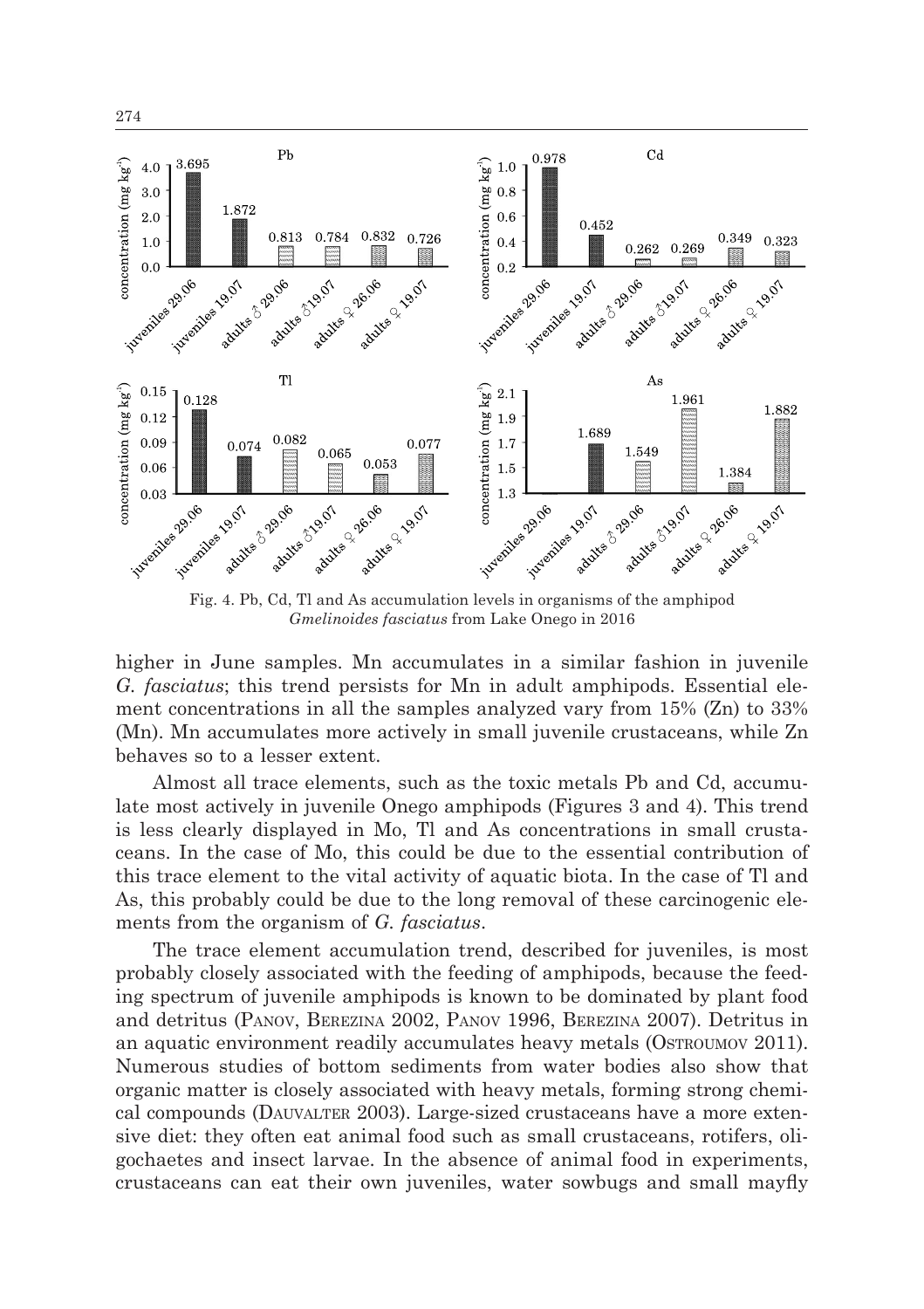and chironomid larvae (Berezin 2007). The study of heavy metal concentrations in a water environment shows that they also accumulate actively in the above organisms (WOELFL et al. 2006, ARSLAN et al. 2010). It is obvious, however, that detritus as a sorbent of pollutants contributes more actively to heavy metal accumulation in the organisms of the amphipods studied.

It should be noted that the earlier biogeochemical studies of the Rivers Lososinka and Neglinka, which flow across Petrozavodsk into Petrozavodsk Bay of Lake Onego, revealed considerable heavy metal concentrations in the phytoperiphyton and oligochaetes of the above streams (Komulainen, Morozov 2007, Slukovskii, Polyakova 2017). In both cases, pollutant concentrations markedly exceed those in amphipods from the littoral zone of Petrozavodsk Bay of Lake Onego. This is directly associated with the considerable heavy metal pollution of the city rivers, considering that the chemical composition of their water and bottom sediments is largely formed of the direct runoff from the centre of a large industrial city (SLUKOVSKII 2015). The area chosen for the biogeochemical study of the littoral zone of Lake Onego is located at the outskirts of Petrozavodsk, where the soil cover contains most heavy metals which display near-background values, except for some elements. However, they are potentially hazardous for the aquatic biota of the lake, because even small Cd, Pb and As concentrations may negatively affect the ecosystem.

Maximum concentrations of all trace elements, except As, were revealed in a sample of the small juvenile crustacean *G. fasciatus* collected in June 2016. The ratio of these extrema to the average concentration of one or another element in adult amphipods decreases in the sequence: Pb  $(4.7) \approx Cr$  $(4.7) > V (4.2) > Cd (3.3) > Co (3.0) > W (1.9) \approx Tl (1.9) > Ni (1.5) \approx Mo (1.5),$ where numbers in parentheses show the result of the ratio described. Thus, Pb, Cr, V, Cd and Co are major pollutants in the littoral zone of Petrozavodsk Bay of Lake Onego. The former is known to be associated with automobile emissions and global air transfer (the latter factor is responsible for the presence of Cd) (Dauvalter 2006). Such metals as Cr and V seem to be directly related to the presence of oil products in the bay (BELKINA 2006), because they are an inseparable part of the above hydrocarbons (Teng et al. 2006). It has been proven earlier that the Petrozavodsk Heat Power Plant, which uses crude oil as a fuel (a major fuel until the 2000s and a reserve fuel nowadays), has a harmful effect on the ecosystem of a small lake at the outskirts of Petrozavodsk, in which anomalous V and Cr concentrations in bottom sediments were revealed (Slukovskii et al. 2017).

It should be noted that the accumulation of the siderophilic elements V, Cr, Ni and Co in adult *G. fasciatus* from Petrozavodsk Bay of Lake Onego is not affected by the sex and sampling season of samples (Figure 2). However, Mo accumulates more actively in July samples and is more abundant in juvenile samples taken in June. W is more abundant in male amphipods then in female amphipods, while Cd is more abundant in females amphipods then in male amphipods (Figures 3 and 4). It is known that Cd in living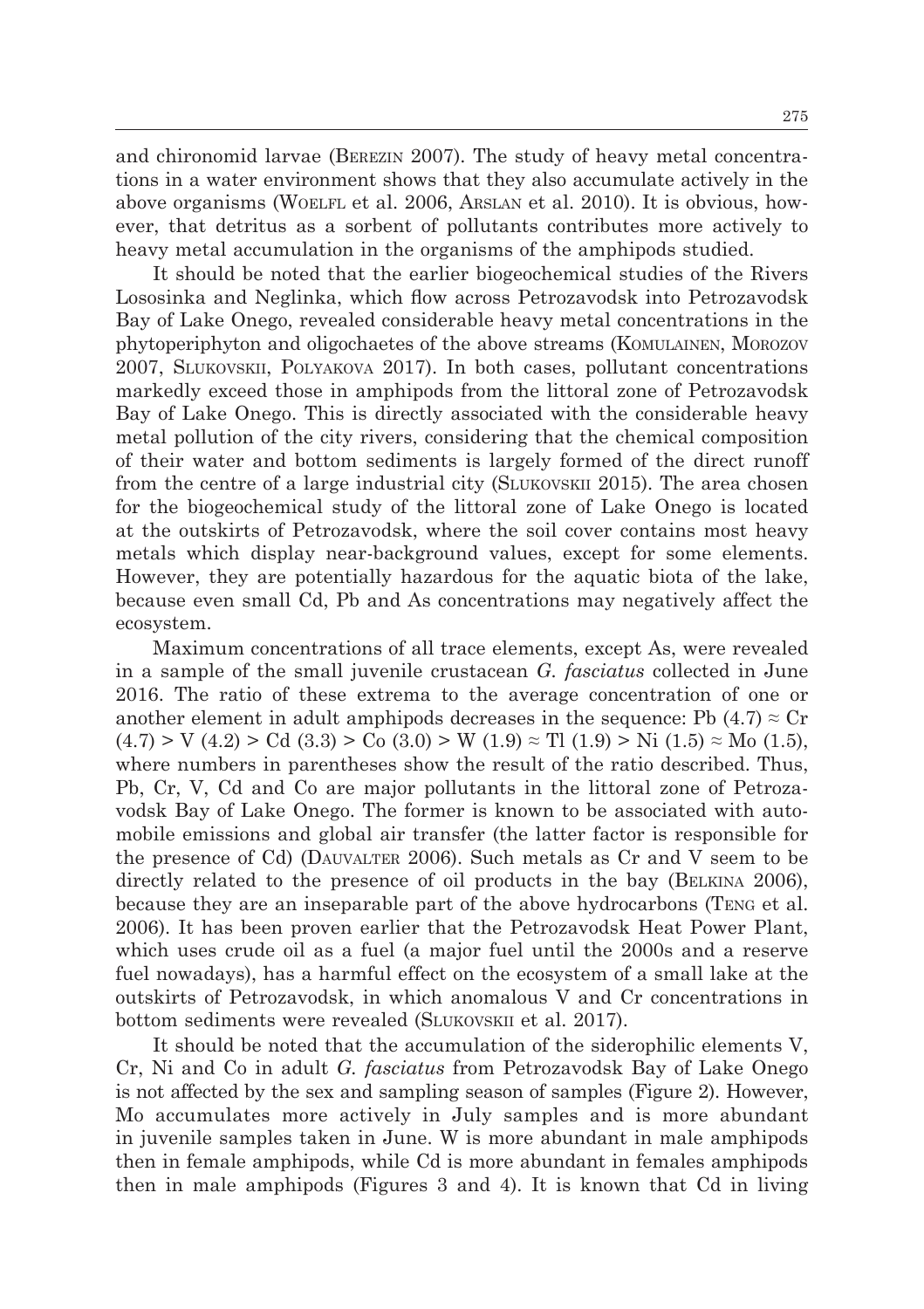aquatic organisms can replace the essential element Ca (Golovanova 2008). This probably applies to amphipods, considering the Cd-Sr correlation in adults and the fact that Sr is similar to Ca in living tissues. Females accumulate greater quantities of these metals than males, because some of them are juveniles.

Figure 4 shows that Pb is slightly more abundant in June samples of adult crustaceans. Sex does not affect the accumulation of this toxic element. On the contrary, two other metals, As and Mo, accumulate more actively in July samples.

The results show the considerable impact of an urbanized environment on heavy metal accumulation in the littoral biota of Petrozavodsk Bay of Lake Onego. The amphipod *G. fasciatus* contributes greatly to the feeding of river perch in Lake Onego (Lobanova et al. 2017). Therefore, the pollutants may migrate along trophic chains. Further study is needed, and assessment of the chemical parameters of benthic organisms should be part of a programme of the general monitoring of the ecological state of Europe's second largest lake.

### **CONCLUSIONS**

The biogeochemical study of the Petrozavodsk Bay of Lake Onego, conducted using the small crustaceans *Gmelinoides fasciatus*, has shown that:

1. All the above chemical elements, except for As in June 2016 sample, were found to concentrate in amphipod samples from Petrozavodsk Bay of Lake Onego. A general sequence of all the elements analyzed is:  $Sr > Mn >$  $Zn > Cu > Ni > Cr > As > V > Pb > Co > Cd > Mo > W > Tl$ . It shows that the macroelements Sr, Mn, Zn and Cu are essential for small crustaceans and that the sequence results from the harmful influence of anthropogenic factors on the littoral zone of the lake.

2. The highest median Ni value, in comparison with other heavy metals, in organisms of *G. fasciatus* is probably due to the abundance of Ni in the soil of the sampling area located near the railway used for the transportation of cargo from the Petrozavodsk Oil Storage.

3. Pb, Cd, Mn, V, Cr and Co concentrations in juvenile Baikal amphipods, regardless of sampling season, markedly exceed those in adults. This is associated with the feeding ration of juvenile crustaceans dominated by detritus which can accumulate metals.

4. Cd and Sr accumulation levels in the female amphipods *G. fasciatus* exceed those in males. This seems to be associated with the fact that these elements replace Ca, because Sr is analogous to Ca in living systems and Cd can replace it on penetrating into the organism. Females accumulate greater quantities of these metals than males, because some of them are juveniles.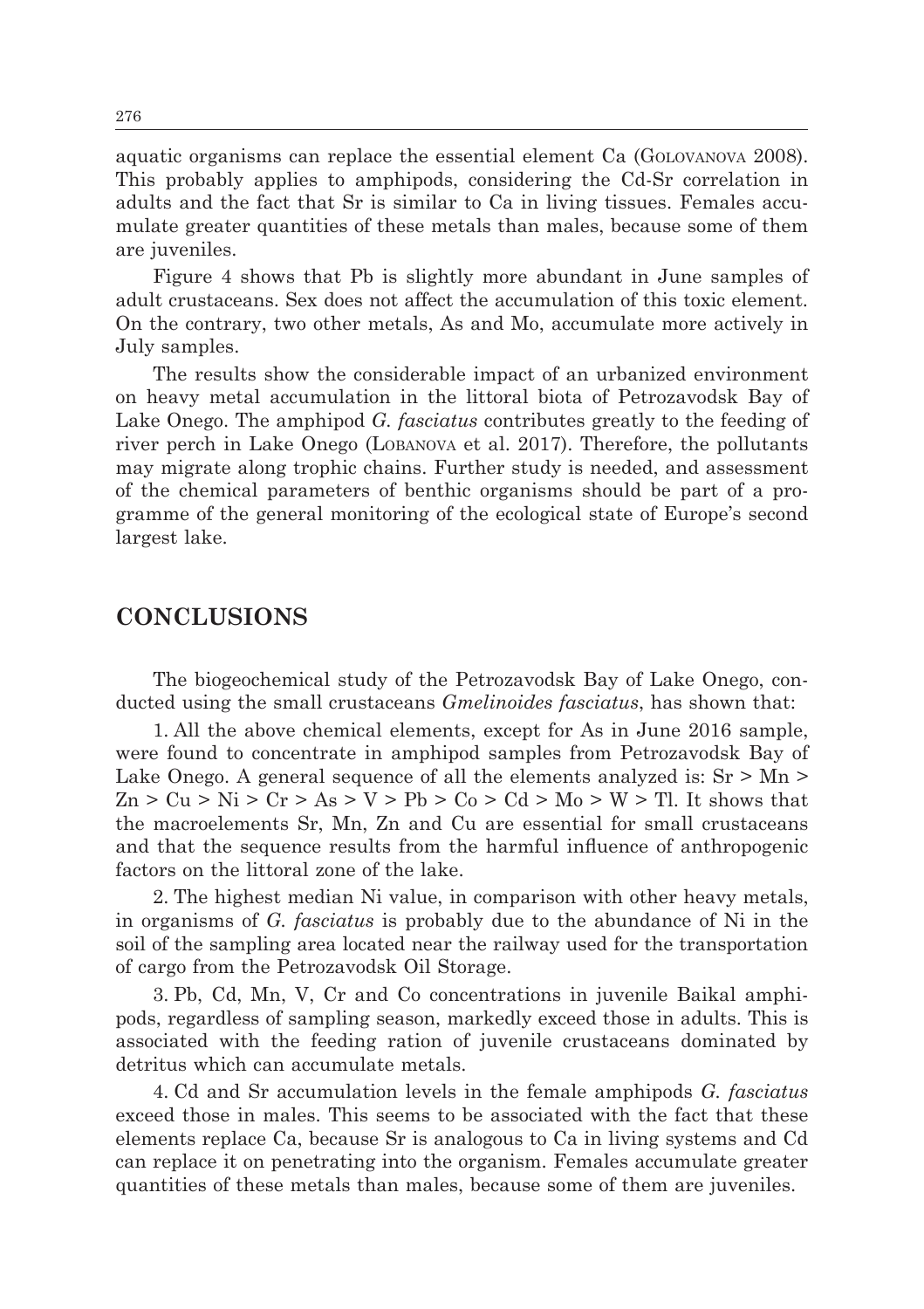5. Analysis of the ratio of heavy metal extrema to the average concentration of one or another element in adult amphipods shows that Pb, Cr, V, Cd and Co are major pollutants in the littoral zone of Petrozavodsk Bay of Lake Onego near Sainavolok. Their accumulation may be associated with the presence of various industries in Petrozavodsk, automobile, railway and river transport and domestic waste, including storm sewage, discharged directly into Lake Onego.

#### **ACKNOWLEDGEMENTS**

The authors wish to thank student K.А. Yefimova for her help in collecting and analyzing macrozoobenthic samples. The authors are also indebted to the staff members of the Analytical Centre of the Institute of Geology, KarRC, RAS, V.L. Utitsina, М.V. Ekhova and А.S. Paramonov for conducting high-quality analytical studies.

#### **REFERENCES**

- Amoozadeh E., Malek M., Rashidinejad R., Nabavi S., Karbassi M., Ghayoumi R., Ghorbanzadeh- -Zafarani G., Salehi H., Sures B. 2014. *Marine organisms as heavy metal bioindicators in the Persian Gulf and the Gulf of Oman.* Environ. Sci. Pollut. Res., 21(3): 2386-2395. DOI: 10.1007/s11356-013-1890-8
- Arslan N., Koç B., Çiçek A. 2010. *Metal contents in water, sediment, and Oligochaeta-Chironomidae of Lake Uluabat, a Ramsar Site of Turkey.* Sci World J. 10: 1269-1281. DOI: 10.1100/ /tsw.2010.117.
- Barnard J.L., Barnard C.M. 1983. *Freshwater Amphipoda of the world.* II. Handbook and Bibliography. Virginia.
- Belkina N.A. 2006. *Pollution of bottom sediments in Petrozavodsk bay of Lake Onega with oil products.* Water Res., 33(2): 181-187. https://doi.org/10.1134/S0097807806020059
- Berezina N.A., Petryashev V.V. 2012. *Invasions of higher crustaceans (*Crustacea: Malacostraca*) in waters of the gulf of Finland (Baltic Sea).* Rus. J. Biol. Invasions, 3(2): 81-91.
- Berezina N.A. 2007. *Changes in aquatic ecosystems of the north-western Russia after introduction of Baikalian amphipod Gmelinoides fasciatus.* In: *Biological invaders in inland waters: profiles, distribution, and threats.* GHERARDI F. (ed.), Springer, Dordrecht, the Netherlands, 479-493.
- Berezina N.A., Strelnikova A.P. 2010. *The role of the introduced amphipod Gmelinoides fasciatus and native amphipods as fish food in two large-scale north-western Russian inland water bodies: Lake Ladoga and Rybinsk Reservoir.* J. Appl. Ichthyol., 26: 89-95. DOI: 10.1111/j. 1439-0426.2010.01493.x
- DAUVALTER V.A. 2003. *Impact of mining and refining on the distribution and accumulation of nickel and other heavy metals in sediments of subarctic Lake Kuetsjärvi, Murmansk Region, Russia.* J. Environ. Monit., 5(2): 210-215. DOI: 10.1039/b301144p
- Dauvalter V.A. 2006. *Chalcophile elements (Hg, Cd, Pb, and As) in bottom sediments of water bodies of the White Sea catchment area on the Kola Peninsula.* Geochem. Int., 44(2): 205-208. DOI: 10.1134/S001670290602011X
- Filatov N.N., Litvinenko A.V., Bogdanov M.S. 2016. *Water resources of the Northern Economic Region of Russia: The state and use.* Water Res., 43(5): 779-790. https://doi.org/10.1134/ /S0097807816050055
- Golovanova I.L. 2008. *Effects of heavy metals on the physiological and biochemical status*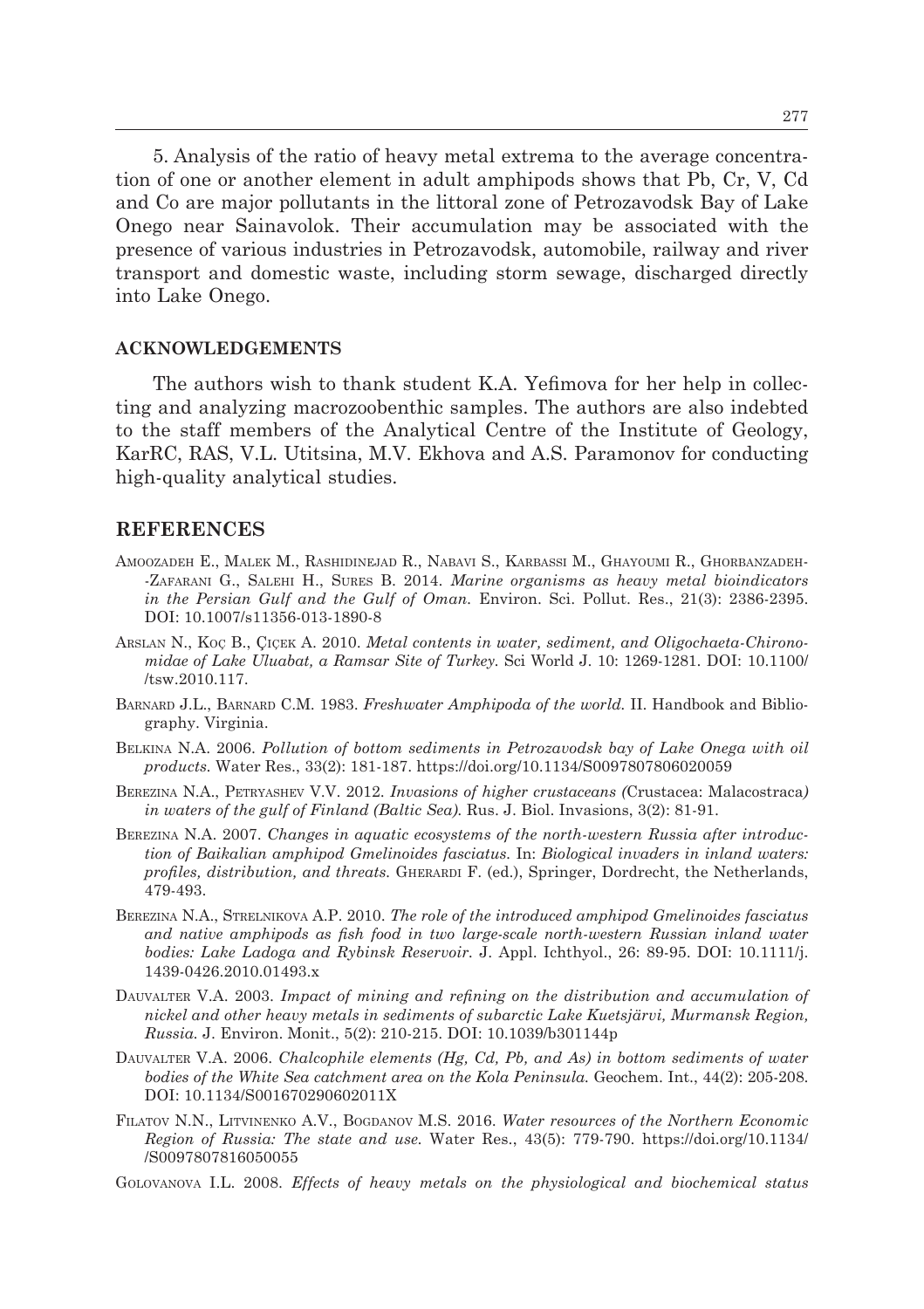*of fishes and aquatic invertebrates.* Inland Water Biol., 1(1): 93-101. https://doi.org/10.1007/ /s12212-008-1014-1

- ISO 10870:2012. *Water quality Guidelines for the selection of sampling methods and devices for benthic macroinvertebrates in fresh waters.*
- Jenyo-Oni A., Oladele A.H. 2016. *Heavy metals assessment in water, sediments and selected aquatic organisms in Lake Asejire, Nigeria.* Europ Sci J, SCJ, 12(24): 1857-7881. http://dx.doi.org/10.19044/esj.2016.v12n24p339
- Kalinkina N. M., Berezina N. A., Sidorova A. I., Belkina N. A., Morozov A. K. 2013. *Toxicity bioassay of bottom sediments in large water bodies in Northwestern Russia with the use of crustaceans*. Water Res., 40(6): 657-666.
- Kalinkina N.M., Belkina N.A., Polyakova T.N., Syarki M.T. 2013. *Bioindication of the state of deep-water areas in Petrozavodsk Bay, Lake Onega, by macrozoobenthos characteristics.* Water Res., 40(5): 528-534. DOI: 10.1134/S0097807813050047
- Komulajnen S.F., Morozov A.K. 2007. *Variations in phytoperiphyton structure in small rivers flowing over urbanized areas.* Water Res., 34(3): 332-339. DOI: 10.1134/S0097807807030116
- Krutskikh N.V., Borodulina G.S., Kaznina N.M., Batova Ju.V., Rjazancev P.A., Ahmetova G.V., Novikov S.G., Kravchenko I.J. 2016. *Geoecological basis for setting up the monitoring of urbanized areas in the north (the example of Petrozavodsk).* Transactions of KarRC RAS. 12: 52-67. (in Russian)
- Ladoga and Onego Great European Lakes: Modelling and Experiment. 2010. RUKHOVETS L., Filatov N. (Eds.). London. Springer-Praxis., pp. 299.
- Lobanova A.S., Sidorova A.I., Georgiev A.P., Shustov Yu.A., Alaytsev D.P. 2017. *The role of invasive amphipod Gmelonoides fasciatus (*Stebbing*) in the feeding of perch Perca fluviatilis* L*. in the littoral zone of Lake Onega*. Russ. J. Biol. Invasions., 8(3): 261-265. https://doi. org/10.1134/S2075111717030092
- Moiseenko T.I., Gashev S.N. 2012. *Biogeochemical indication of pollution with metals and radionuclides in oil-producing regions.* Doklady Earth Sciences, 447(2): 1338-1341. https://doi.org/ /10.1134/S1028334X12120112
- Nassiri Y., Rainbow P.S., Amiard-Triquet C., Rainglet F., Smith B.D. 2000. *Trace-metal detoxi*fi*cation in the ventral caeca of Orchestia gammarellus (*Crustacea: Amphipoda*)*. Marine Biol., 136(3): 477-484. https://doi.org/10.1007/s002270050707
- Novikov S.G. 2014. *Assessment of heavy metal contamination in soils of different land use types in Petrozavodsk.* Transactions of KarRC RAS, 1: 78-85. DOI: 10.17076/eco23. (in Russian)
- Ostroumov S.A. 2011. *Studying the fate of pollutants in the environment: binding and immobilization of nanoparticles and chemical elements*. Ecologica, 18(62): 129-132.
- Panov V.E. 1996. *Establishment of the Baikalian endemic amphipod Gmelinoides fasciatus in Lake Ladoga.* Hydrobiologia, 322: 187-192. https://doi.org/10.1007/978-94-009-1655-5\_29
- Panov V.E., Berezina N.A. 2002. *Invasion history, biology and impacts of the Baikalian amphipod Gmelinoides fasciatus (*Stebb.*).* Invasive Aquatic Species of Europe, 96-103.
- Rainbow P.S., Hildrew A.G., Smith B.D., Geatcheset T., Luoma S.N. 2012. *Caddisflies as biomonitors identifying thresholds of toxic metal bioavailability that affect the stream benthos.* Environ. Pollut., 166: 196-207. https://doi.org/10.1016/j.envpol.2012.03.017. https://doi.org/ /10.1016/j.envpol.2012.03.017
- Ryabinkin A.V., Poljakova T.N. 2008. *Macrozoobenthos of the lake and its role in fish food.*  Bioresources of Onega Lake, 67-91. (in Russian)
- Sabylina A.V., Lozovik P.A., Zobkov M.B. 2010. *Water chemistry in Onega Lake and its tributaries.* Water Res., 37(6): 842-853. DOI: 10.1134/S0097807810060102
- Shelehova T.S., Krutskikh N.V. 2013. *Geochemical characteristics and composition of the diatom complexes of bottom sediments in the Shuya river (Russian Karelia)*. Transactions of KarRC RAS, 6: 76-90. (in Russian)